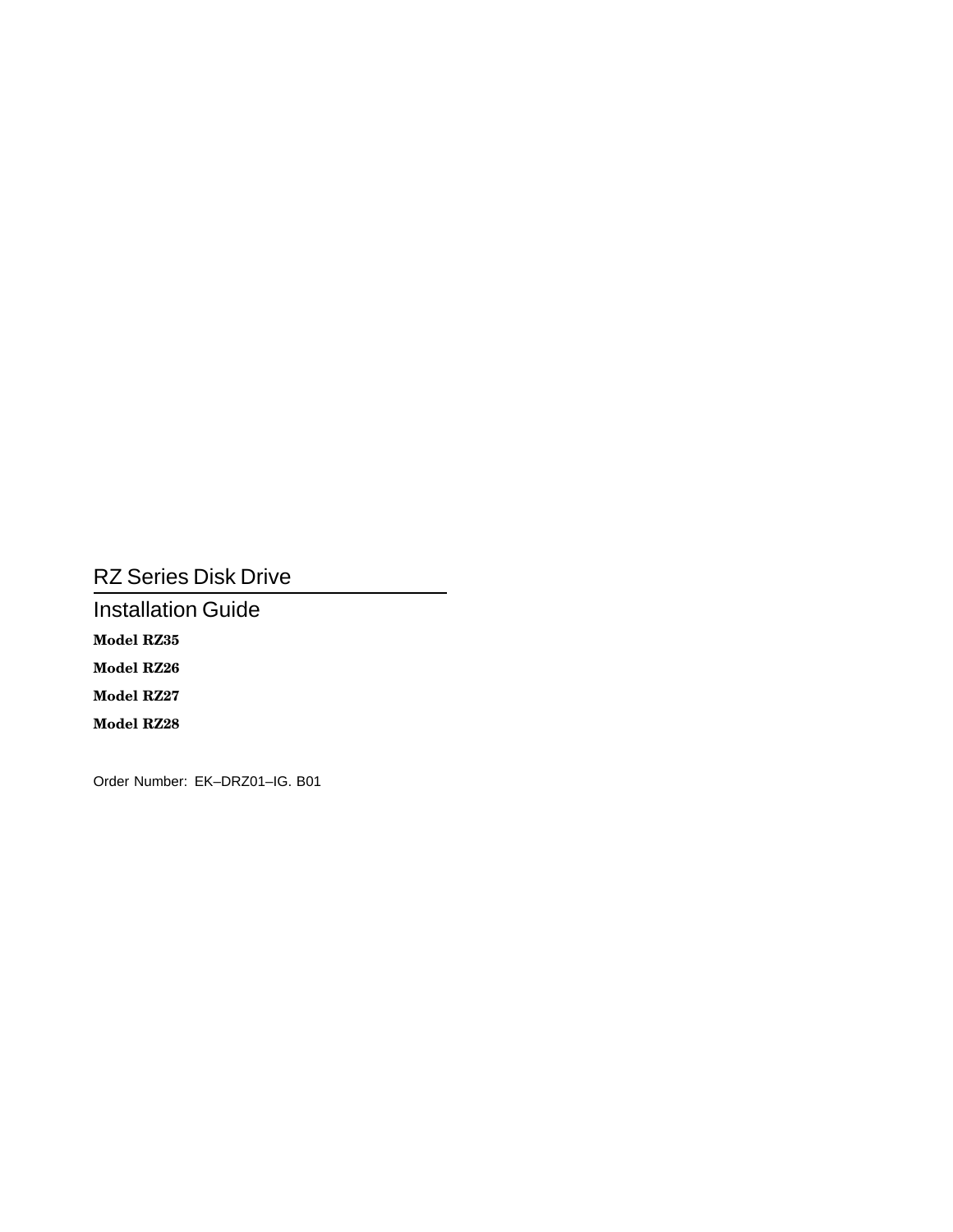#### **July, 1993**

The information in this document is subject to change without notice and should not be construed as a commitment by Digital Equipment Corporation. Digital Equipment Corporation assumes no responsibility for any errors that may appear in this document.

Copyright © Digital Equipment Corporation 1993

All Rights Reserved.

Printed in the U.S.A.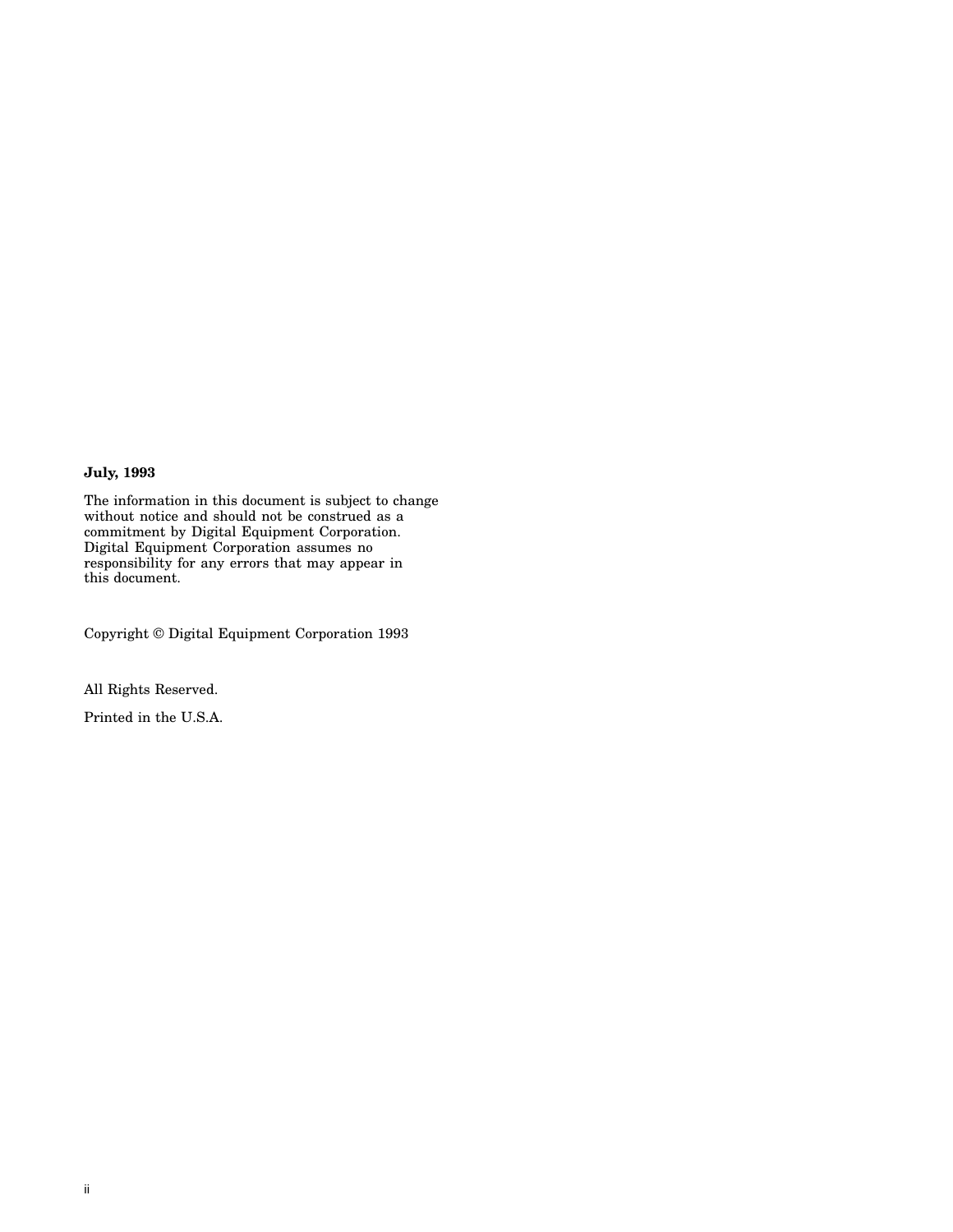# **Contents**

| $\overline{1}$         | Introduction $\ldots \ldots \ldots \ldots \ldots$ |    |
|------------------------|---------------------------------------------------|----|
| $\mathcal{P}$          | SCSI Address and Options                          |    |
|                        | Selections                                        | 2  |
| 3                      | $SCSI$ Bus Termination $\ldots \ldots \ldots$     | 6  |
| $\boldsymbol{\Lambda}$ | Power Connections and                             |    |
|                        | Requirements                                      | 9  |
| 5                      | Mounting the Disk Drive $\dots \dots$             | 12 |
| 6                      | Summary of Specifications                         | 14 |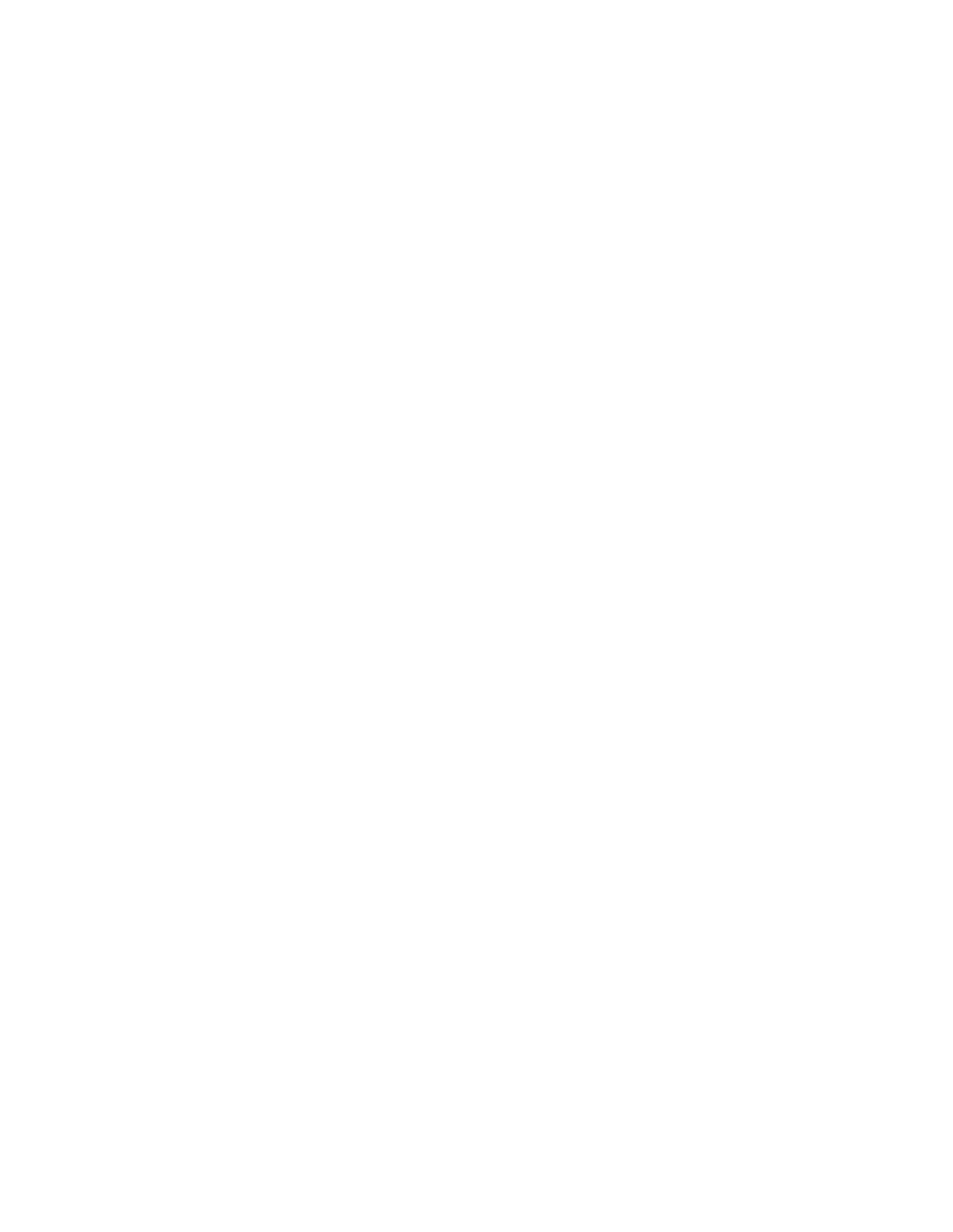### **1 Introduction**

This installation guide contains the information you need to configure and install the Digital Storage Products SCSI disk drives, models RZ35, RZ26, RZ27, and RZ28.

The RZ35 disk drive is a 3.5 inch model with a formatted capacity of 852 megabytes, and a singleended SCSI-2 interface.

The RZ26 disk drive is a 3.5 inch model with a formatted capacity of 1,050 megabytes and a singleended (S) SCSI-2 interface.

The RZ27 disk drive is a 3.5 inch model with a formatted capacity of 1.6 gigabytes and a single-ended (S) SCSI-2 interface.

The RZ28 disk drive is a 3.5 inch model with a formatted capacity of 2.1 gigabytes and a single-ended (S) SCSI-2 interface.

Be sure to read this installation guide thoroughly (including all caution and warning notes) before unpacking or handling the drive, or attempting installation.

#### **CAUTION**

Handle the disk drive with care. Observe antistatic precautions. Static electricity can damage integrated circuits. Always use a properly grounded wrist strap and antistatic pad when removing the disk drive from its antistatic bag and handling it outside the bag.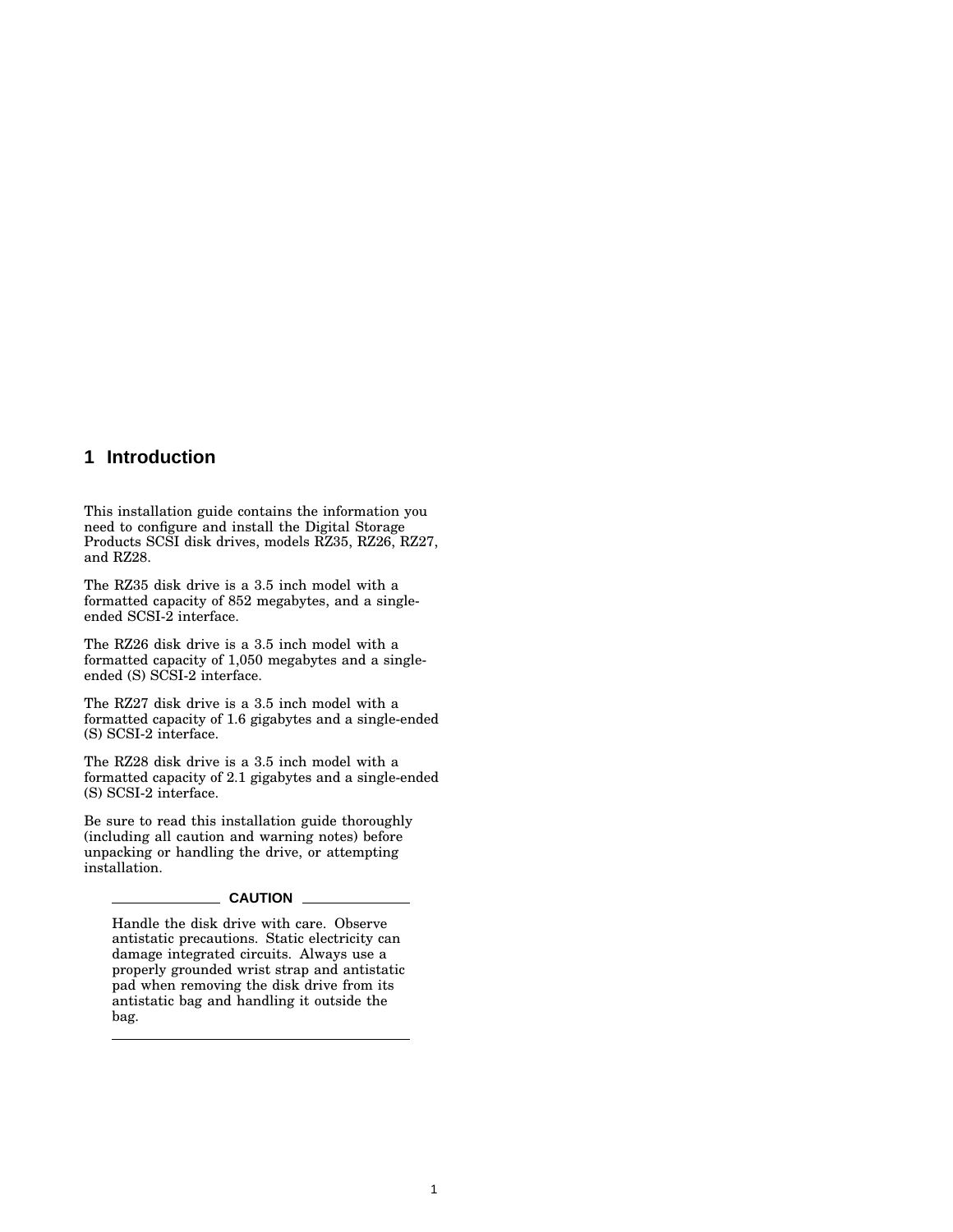## **2 SCSI Address and Options Selections**

The RZ series disk drives have option connectors for setting the SCSI address and various operating options. These operating options are described in the following sections. The connector is normally used in conjunction with jumpers which are supplied. The jumpers are placed in the connector to select the desired SCSI address and operating options.

The connector and various jumper placements are shown in the figures that follow.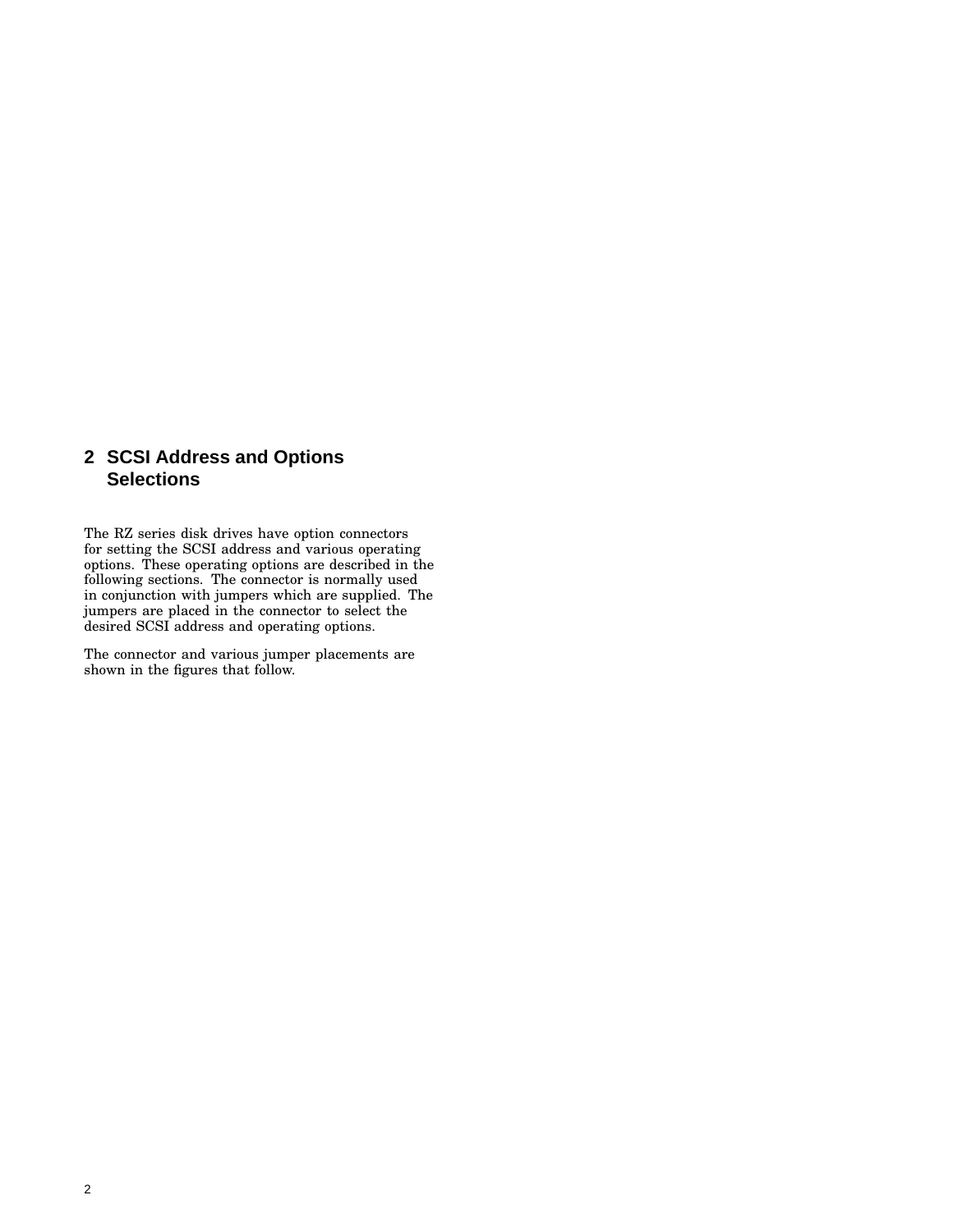#### **SCSI Bus Address Selection**

Three pairs of pins on the option connector set the disk drive's address on the SCSI bus. The drive accepts addresses 0 through 7. You must assign a unique address to each device on a SCSI bus. Typically, the first drive on the bus is assigned address 0, the second drive address 1, and so on. SCSI address 7 is usually reserved for the host adapter.

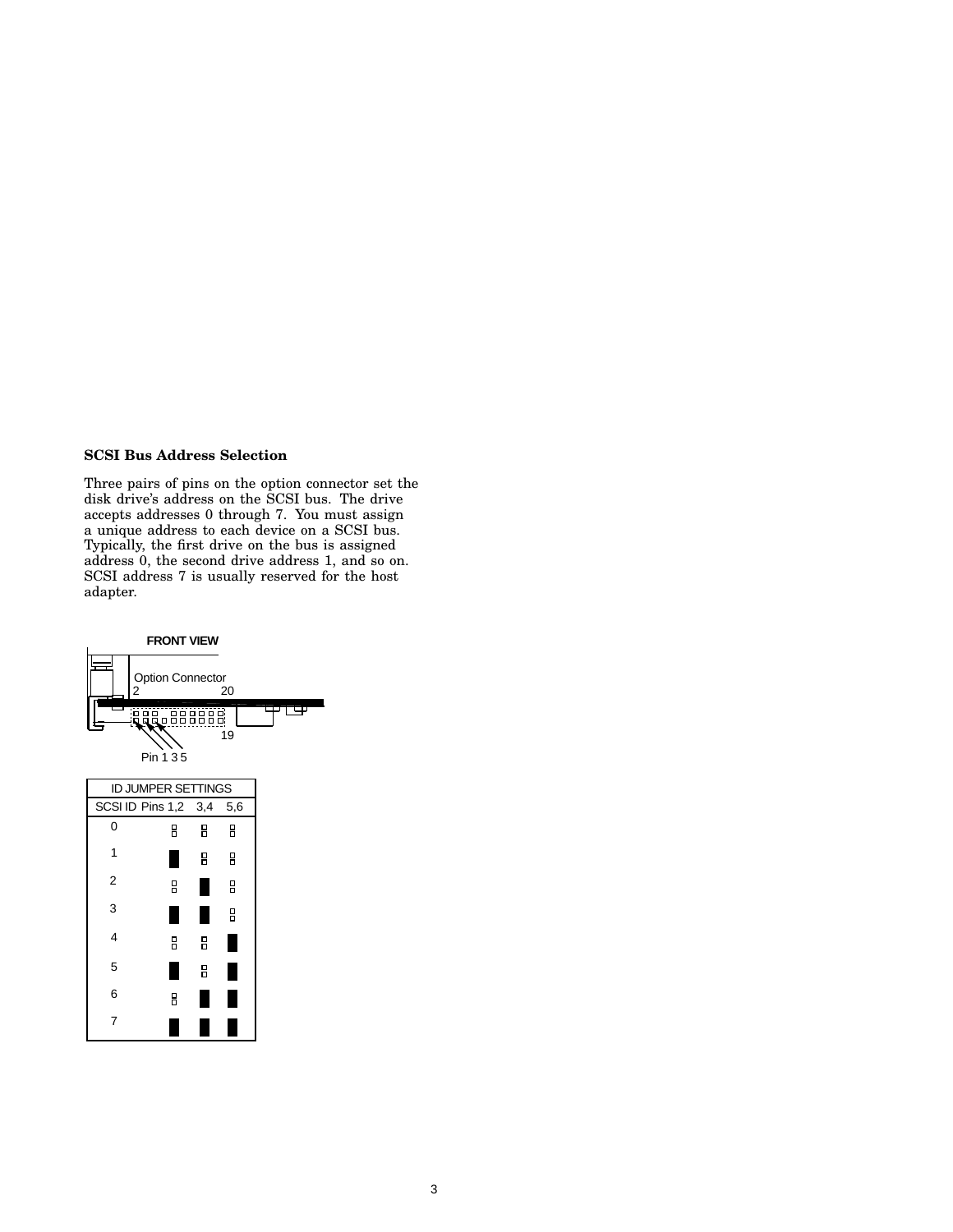#### **Spin Up Option Selection**

The disk drive spins up when you install a jumper across pins 13 and 14 of the option connector and apply power. Without the jumper, the drive waits for a **START STOP UNIT** command before spinning up.

The disk drive spins down when power is removed, when a fault condition is detected, or in response to the **START STOP UNIT** command.

#### **LED Indicators**

The disk drive has two surface-mounted LED indicators: Busy (BSY) which is green and Fault (FLT) which is amber.



The BSY LED indicates that the drive is working on a SCSI command. It is not equivalent to the SCSI BSY signal. The FLT LED indicates a drive fault condition.

It is normal for both LEDs to light briefly upon application of power.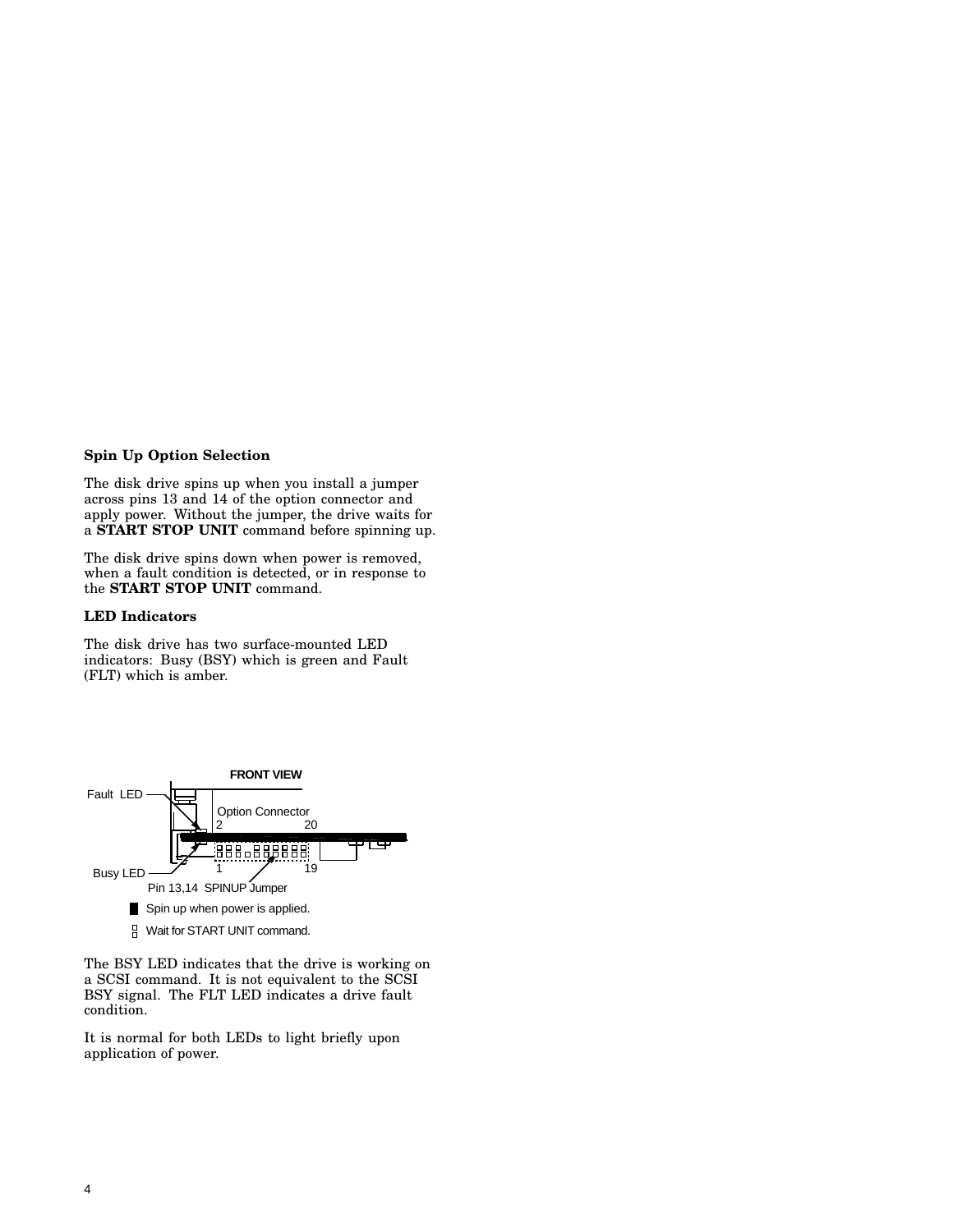#### **Spindle Synchronization**

Use Pin 19 of the option connector to connect the drive for optional synchronized spindle operation. The drive operates either as a Master, generating a reference signal on Pin 19, or as a Slave, receiving a reference signal on Pin 19 from another drive or other source. Master or Slave operation modes are set through the SCSI interface.

The drive always maintains local speed regulation when no reference signal is applied.

Refer to the technical manual for more detail.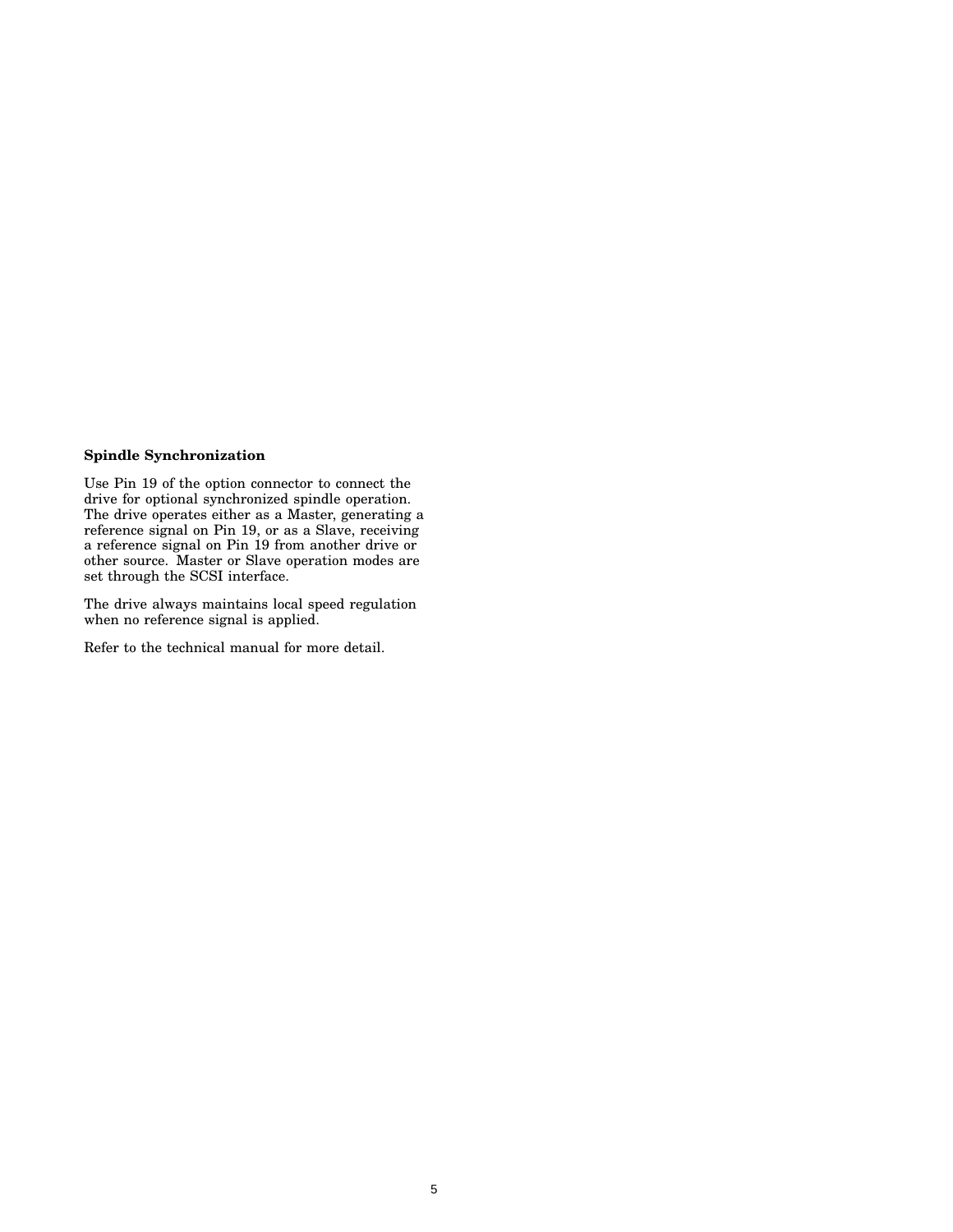## **3 SCSI Bus Termination**

The RZ35/26 disk drive provides termination power to its own terminator resistor packs (if installed) and/or to the SCSI bus. Alternatively, the drive's terminator resistor packs can be powered from the SCSI bus. The figure below shows the proper jumper arrangements for each terminator power configuration. In all cases, the drive's terminator resistor packs are to be installed **ONLY** if the drive is at the end of the SCSI bus.



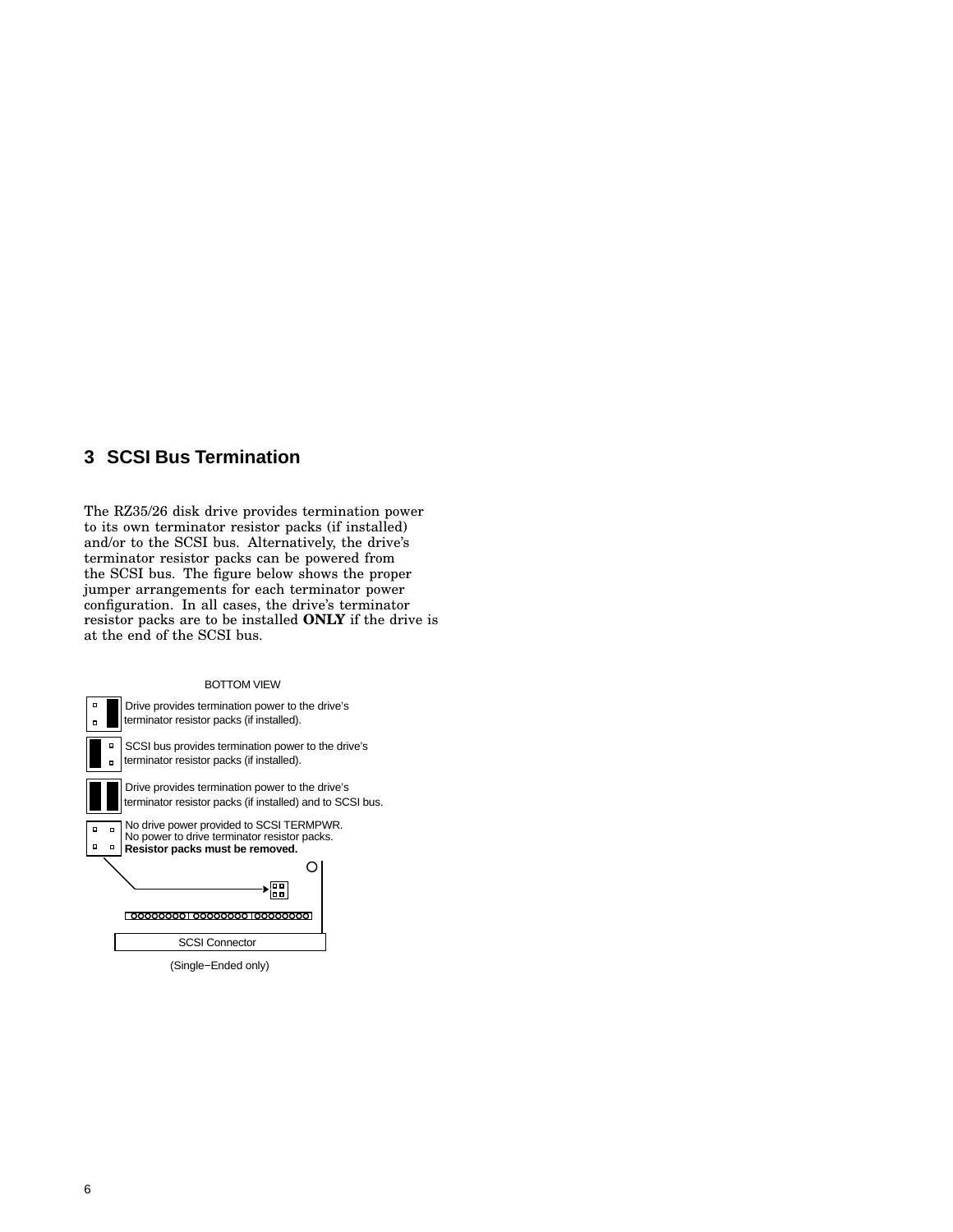The following figure shows the proper placement of the terminator resistor packs on the RZ35/26 drive model.



S (single-ended) units use 8-pin packs.

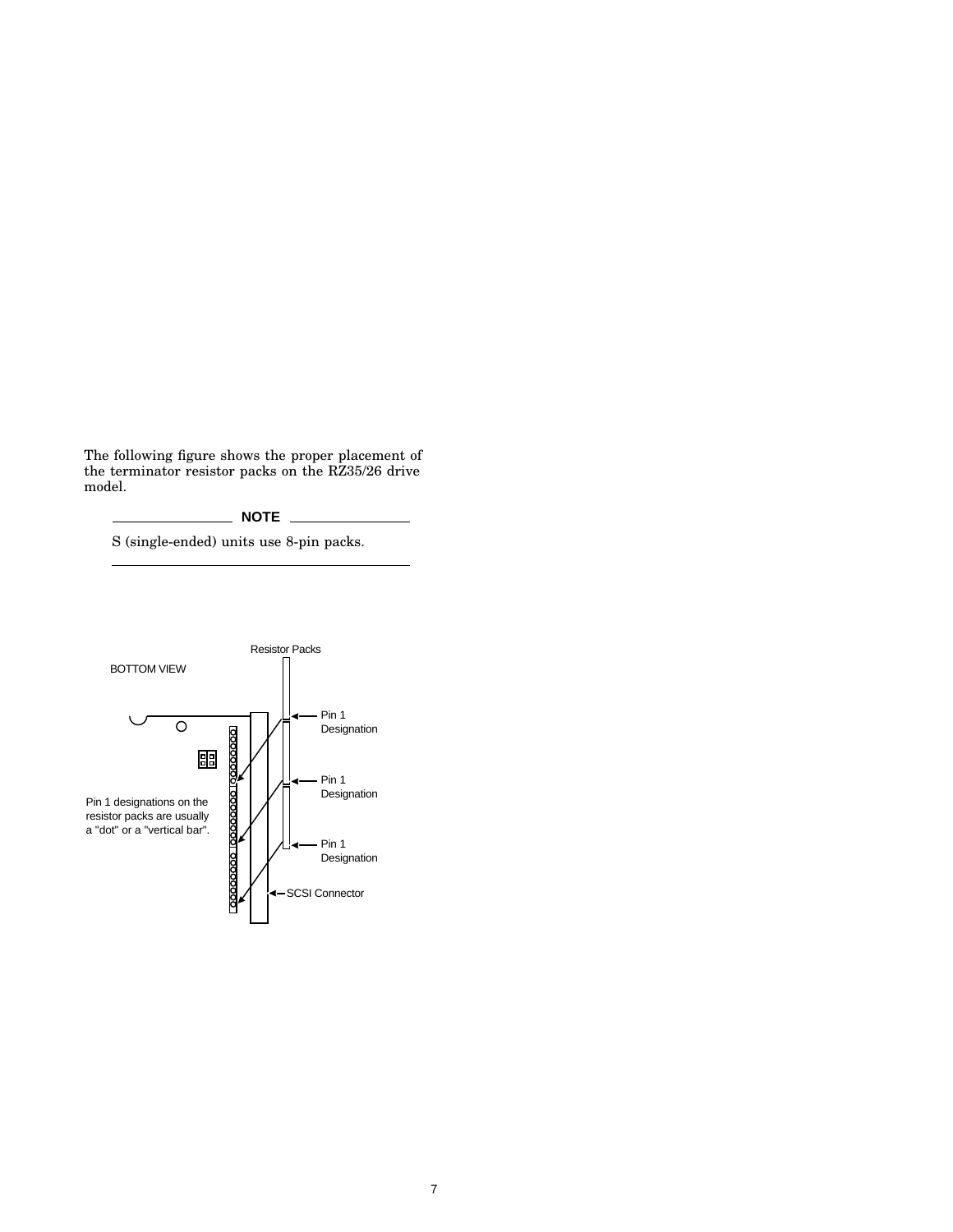For the RZ27/28 drives, the installation of the TERMPWR jumper causes the drive to supply termination power to the SCSI bus. Installing the terminator ENABLE jumper actuates the on-board active termination circuits. The figure that follows shows the proper jumper arrangements for each terminator power configuration.



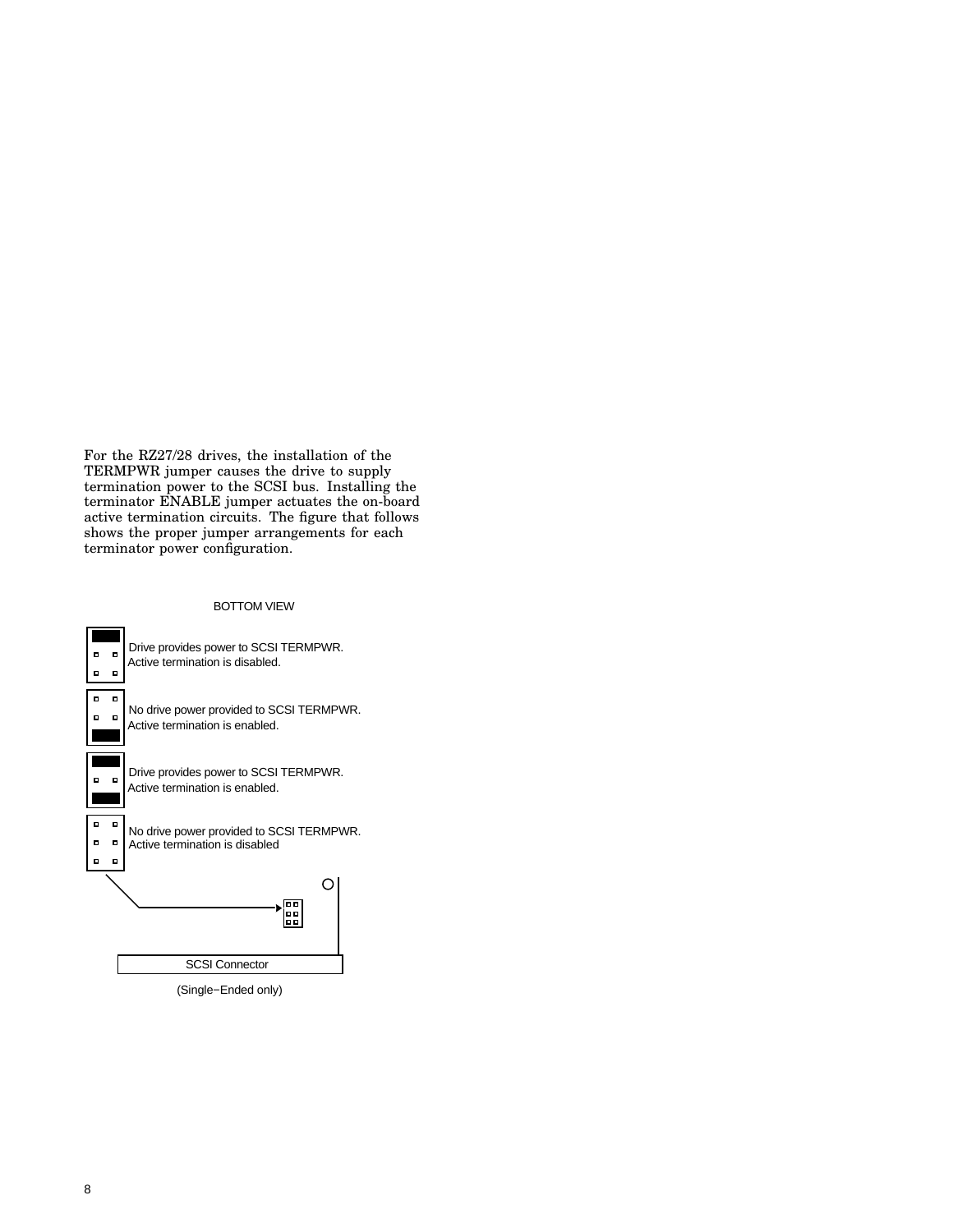## **4 Power Connections and Requirements**

Each disk drive requires +5 and +12 volt DC which is supplied from an external source by means of the 4-pin power connector of the drive.

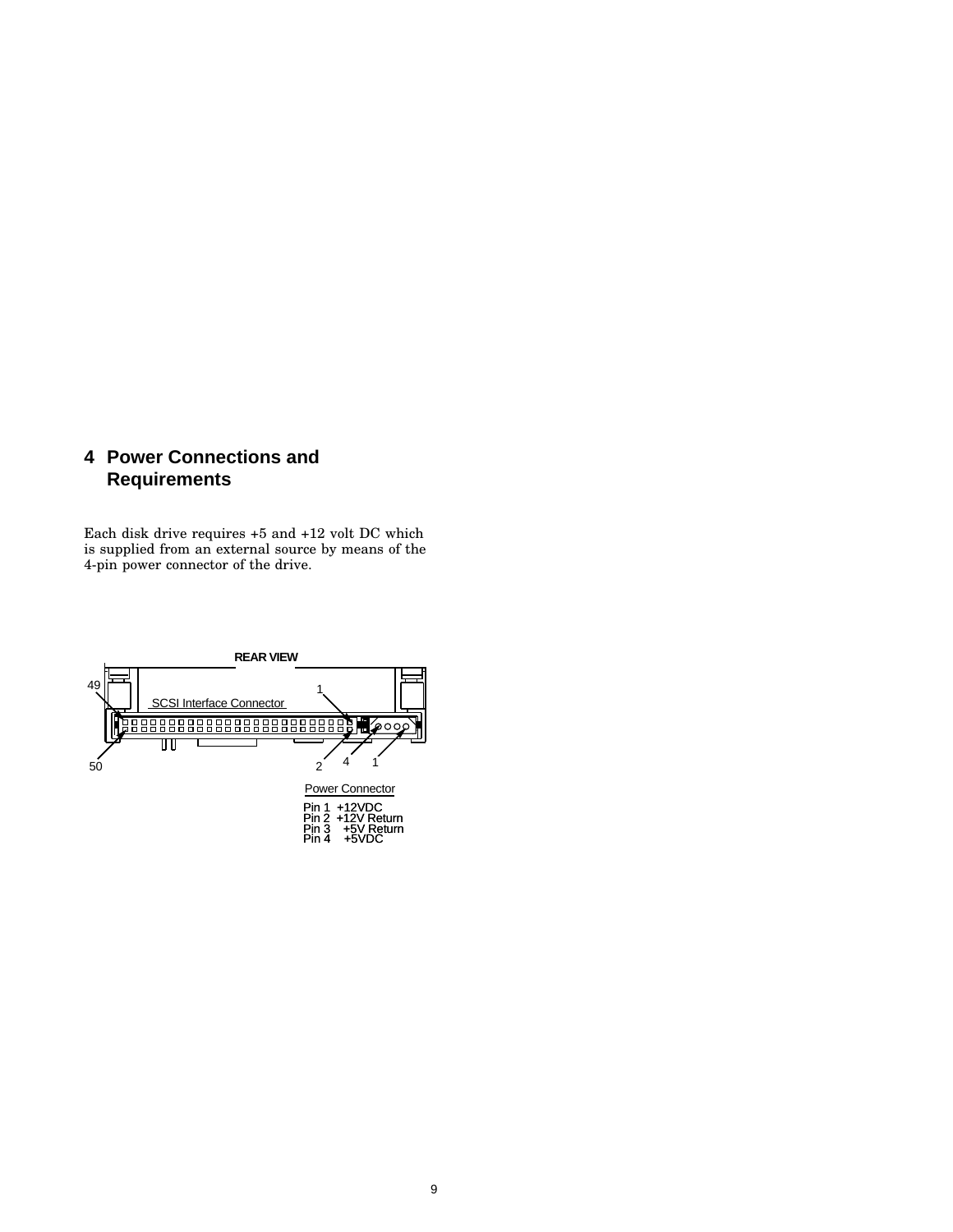The following table provides the disk drive voltage regulation specifications.

| Specification        |          |                                              |
|----------------------|----------|----------------------------------------------|
|                      | Voltage  | Tolerance                                    |
| Voltage & Regulation | $+5Vdc$  | $+/- 5\%$                                    |
|                      | $+12Vdc$ | $+/- 5\%$<br>$(+/- 6\%$ during<br>$spin-up)$ |
| Ripple & Noise       | $+5$ Vdc | $< 75$ mv p-p                                |
|                      | $+12Vdc$ | $<200$ mv p-p                                |
| RZ28                 |          | $<150$ mv p-p                                |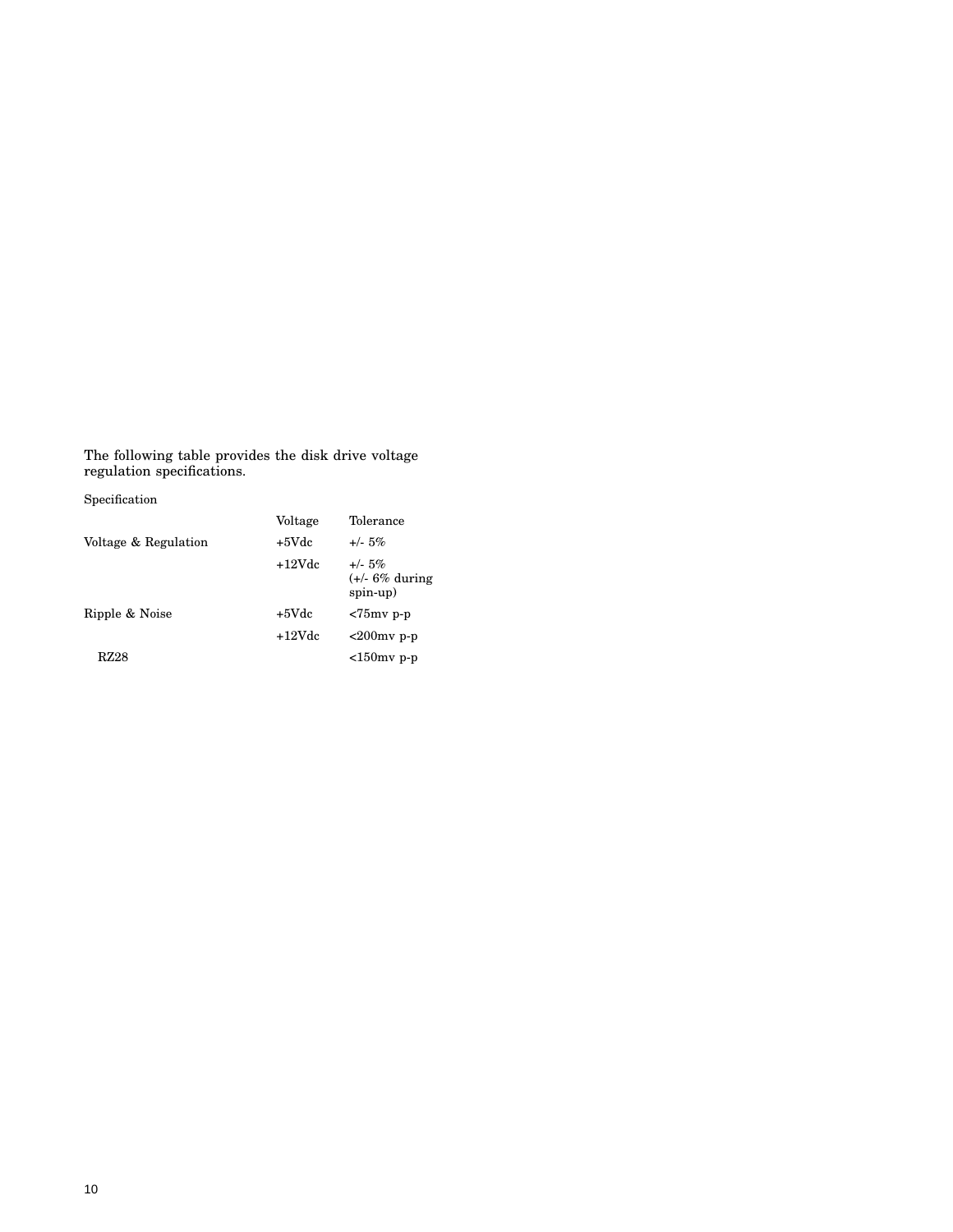|                           |  | The following table provides the disk drive current |  |  |
|---------------------------|--|-----------------------------------------------------|--|--|
| and power specifications. |  |                                                     |  |  |

| <b>Specification</b>            | RZ35/26          | <b>RZ27</b>            | <b>RZ28</b>      |  |  |
|---------------------------------|------------------|------------------------|------------------|--|--|
|                                 |                  | <b>Typical/Maximum</b> |                  |  |  |
| +5Vdc Current                   | .71/.85A         | .78/.86A               | .91/1.05A        |  |  |
| +12Vdc Current                  |                  |                        |                  |  |  |
| Spin-up                         | 2.29/2.55A       | 2.65/2.89A             | 2.58<br>/2.75A   |  |  |
| Idle                            | .64/.74A         | .63/.69A               | .45/53A          |  |  |
| Random seeks<br>(1-block reads) | .85/.96A         | .91/.96A               | .72/.75A         |  |  |
| Total Power                     |                  |                        |                  |  |  |
| Idle                            | 11.23<br>/13.79W | 11.46<br>/13.21W       | 9.95<br>/12.19W  |  |  |
| Random seeks<br>(1-block reads) | 13.75<br>/16.56W | 14.82<br>/16.61W       | 13.19<br>/14.96W |  |  |
|                                 | Note             |                        |                  |  |  |

Maximum values above include 5% high supply voltage.

 $\overline{a}$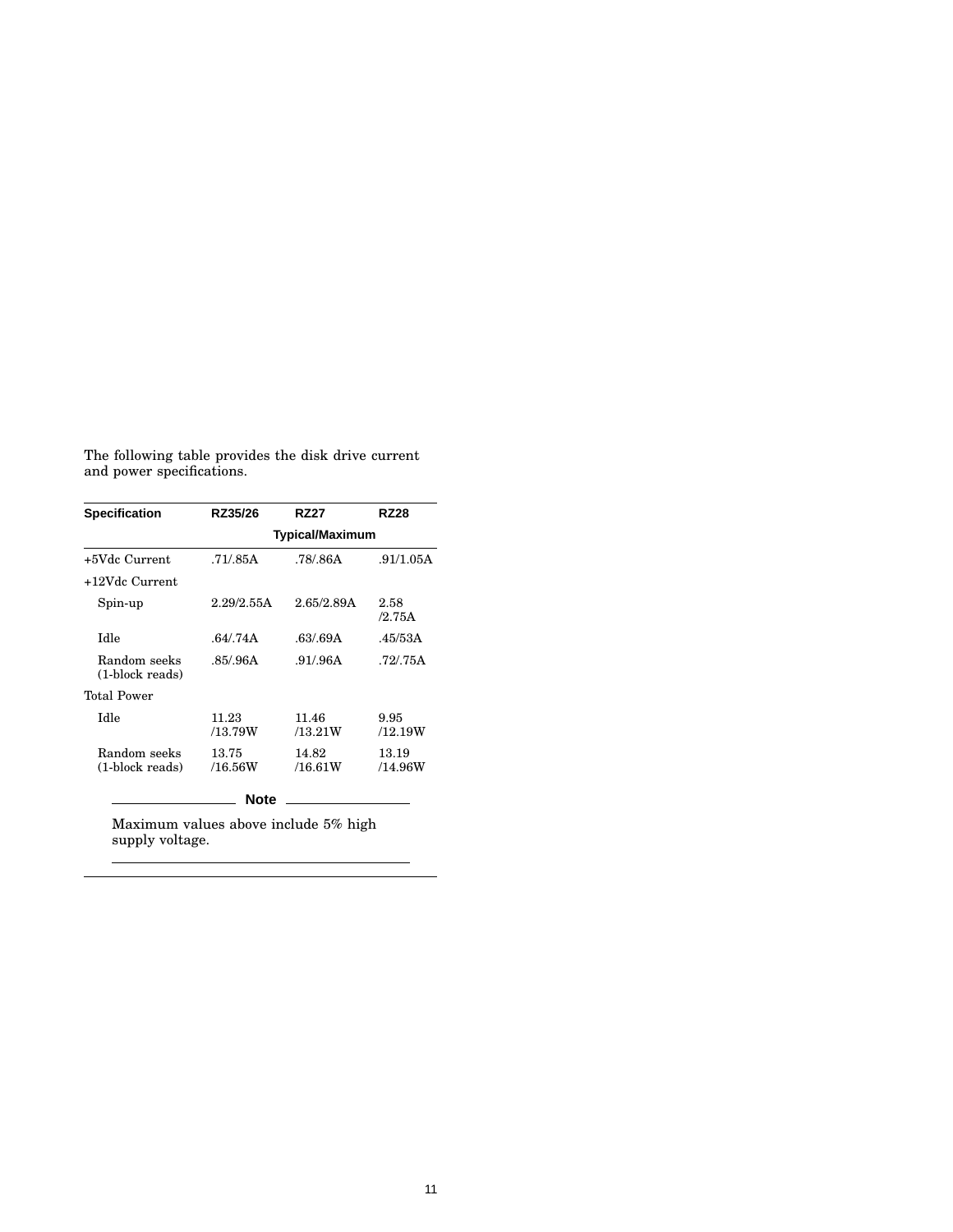## **5 Mounting the Disk Drive**

You can mount the disk drive in any position. Allow 0.050 inches of clearance from adjacent surfaces and sufficient slack in all cables, to provide drive motion on its shock mounts relative to the drive frame.

The drive is mounted with four 6-32 screws.

#### $\equiv$  Caution  $\equiv$

The mounting screws should not protude more than four threads beyond the inside surface of the drive frame. Screws longer than specified can disable the shock mounting process and damage the drive.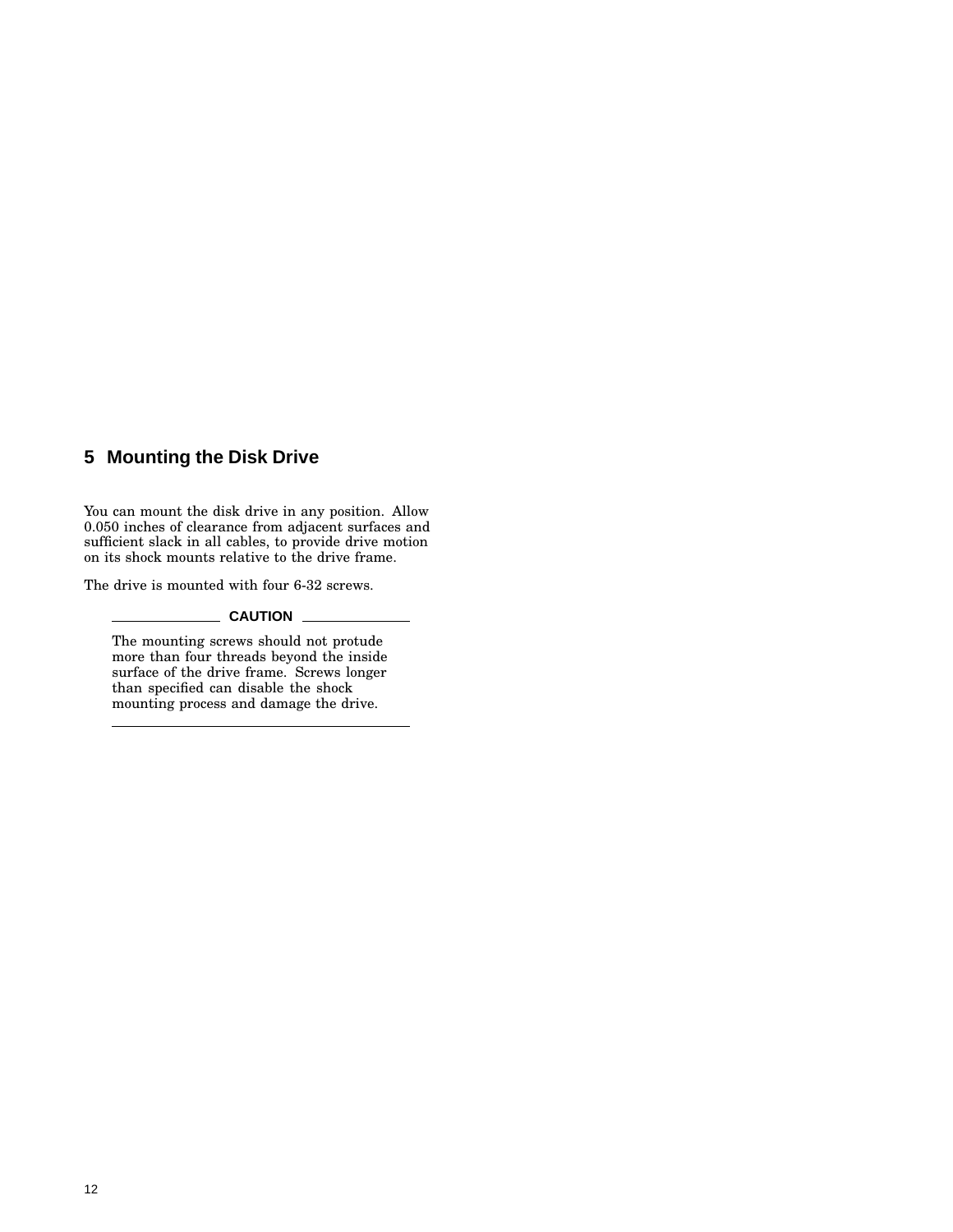

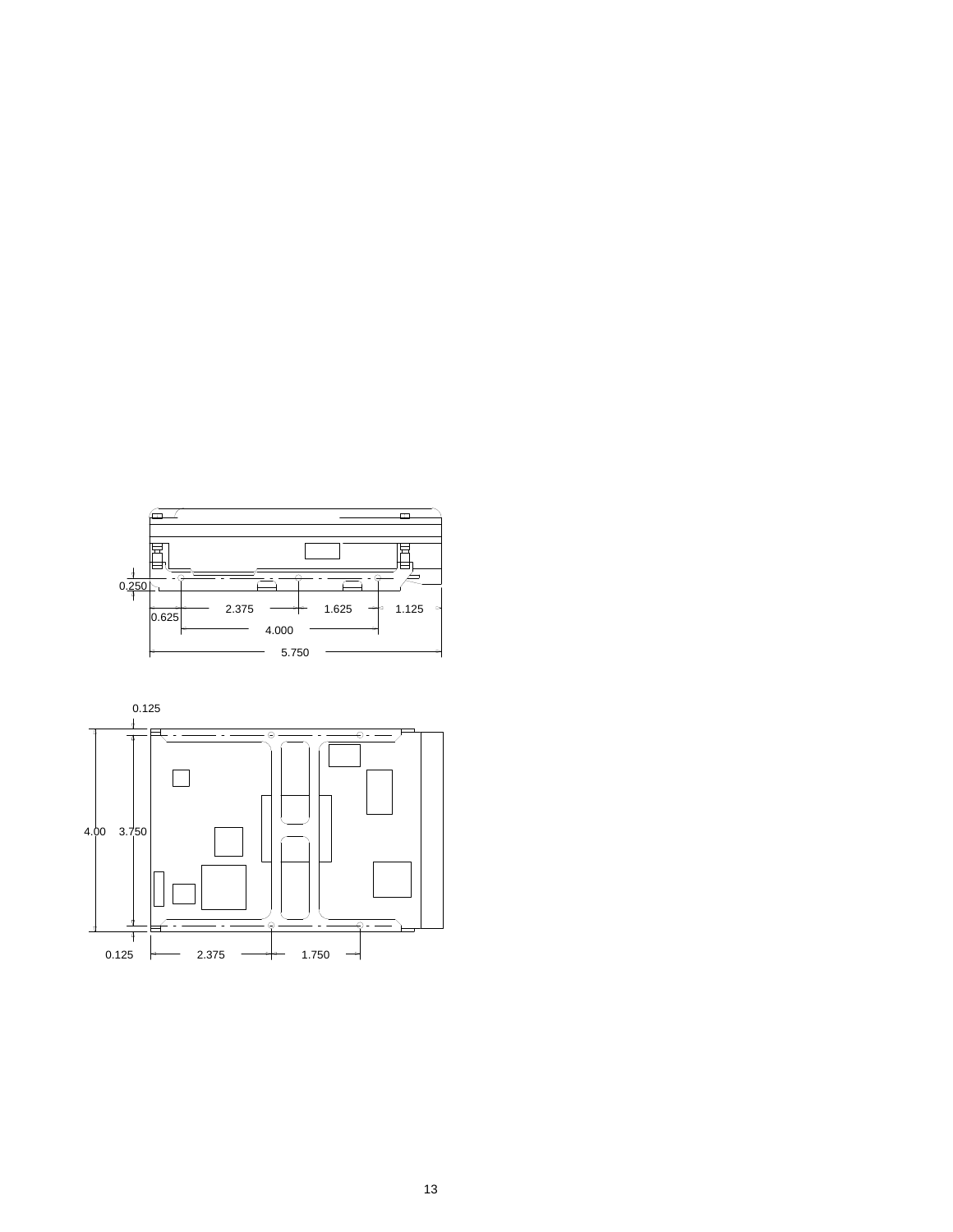# **6 Summary of Specifications**

The following two tables provide the disk drive functional specifications.

| <b>Specification</b>                                       | <b>RZ35</b>      | <b>RZ26</b>      | <b>RZ27</b>      | <b>RZ28</b>      |
|------------------------------------------------------------|------------------|------------------|------------------|------------------|
| Interface                                                  | SCSI-2           | SCSI-2           | SCSI-2           | SCSI-2           |
| Formatted storage<br>(Mbytes)                              | 852              | 1050             | 1600             | 2100             |
| Average seek time                                          | $9.5 \text{ ms}$ | $9.5 \text{ ms}$ | $9.7 \text{ ms}$ | $9.7 \text{ ms}$ |
| Maximum bits per inch                                      | 56,000           | 56,000           | 54,100           | 64,000           |
| Tracks per inch                                            | 2,756            | 2,756            | 2,756            | 3,215            |
| Tracks per surface                                         | 2,086            | 2,570            | 2,599            | 3,062            |
| Surfaces per drive                                         | 14               | 14               | 16               | 16               |
| Sector Capacity (Bytes)                                    | 512-<br>520      | $512-$<br>520    | 512-<br>520      | 512-<br>520      |
| Transfer rate (Mbytes/s)<br>to/from media)                 | $2.6\,$          | 2.6              | $2.44 -$<br>6.25 | 3.4-6.9          |
| Normal mode<br>synchronous bus<br>transfer rate (Mbytes/s) | 5.0              | 5.0              | 5.0              | 5.0              |
| Fast mode synchronous<br>bus transfer rate<br>(Mbytes/s)   | 10.0             | 10.0             | 10.0             | 10.0             |
| Rotational speed (RPM)                                     | 5,363            | 5,363            | 5,403            | 5,403            |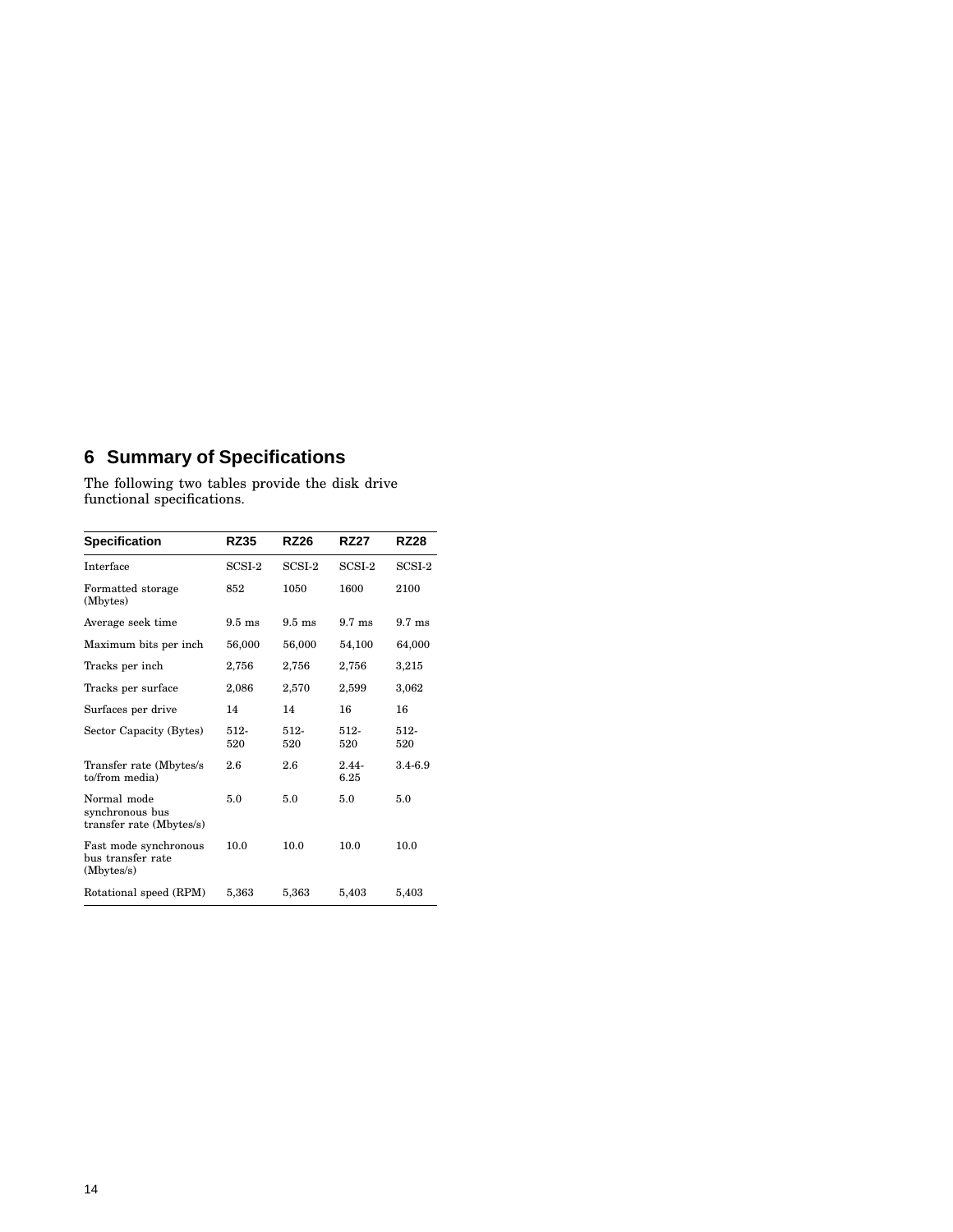The following table provides the RZ35, RZ26, RZ27, and RZ28 disk drive environmental specifications.

| <b>Specification</b>                | Value                                                                                                                             |  |  |  |
|-------------------------------------|-----------------------------------------------------------------------------------------------------------------------------------|--|--|--|
| Operating<br>temperature            | 10C to 50C (50F to 122F)                                                                                                          |  |  |  |
| RZ27/28                             | 5C to 55C (41F to 131F)                                                                                                           |  |  |  |
| Nonoperating<br>temperature         | $-40C$ to 66C ( $-104F$ to 151F)                                                                                                  |  |  |  |
| Relative humidity<br>(Operating)    | $10\%$ to 90% with maximum wet bulb<br>temperature of 25.6C (78F) and a<br>minimum dew point of 2C (36F), with<br>no condensation |  |  |  |
| Relative humidity<br>(Nonoperating) | $8\%$ to $95\%$                                                                                                                   |  |  |  |
| Altitude operating                  | 2,438m (8,000 ft)                                                                                                                 |  |  |  |
| RZ28                                | 3,048m (10,000 ft)                                                                                                                |  |  |  |
| Altitude<br>nonoperating            | 4,876m(16,000 ft)                                                                                                                 |  |  |  |